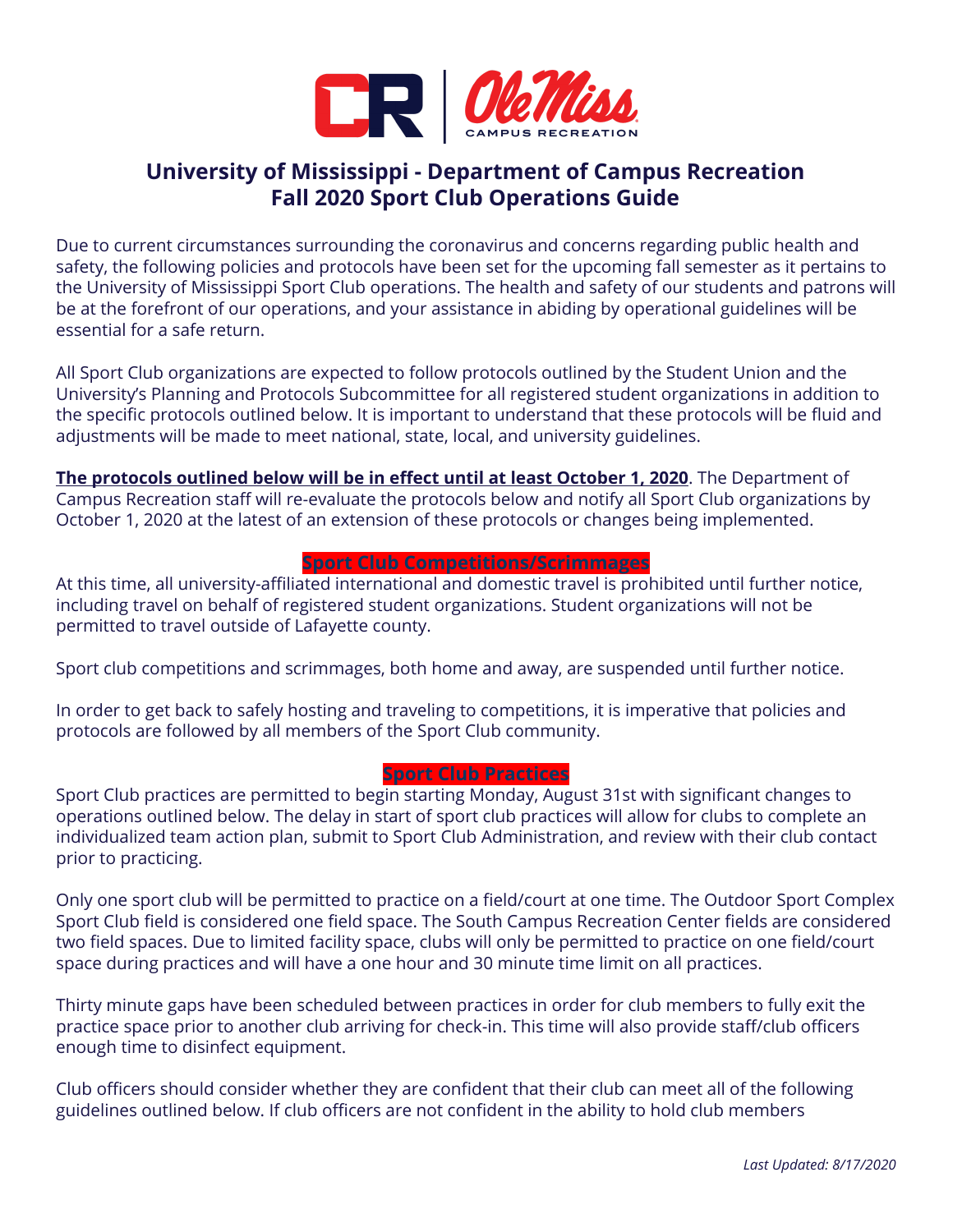accountable to these policies, practice start dates should be postponed until practices can be designed in a way that meets guidelines below or current protocols have been lifted.

# **Physical Distancing**

All practices at this time, regardless of indoors or outdoors, should be conducted in a way that at least 6 feet physical distancing is maintained between athletes at all times.

# **Face Coverings**

Sport club organizations participating at an outdoor facility in strenuous exercise activities that are able to maintain at least 6' physical distancing will not be required to wear a face covering. Sport club organizations participating at an indoor facility will be required to wear a face covering for the duration of their entire practice time.

Face coverings should be worn as sport club athletes that practice at outdoor facilities are entering/exiting practice spaces or when not engaged in strenuous practice activity. Examples of when face coverings should be worn for sport clubs practicing outdoors include but are not limited to checking-in for practice, waiting to participate in a drill, during breaks, and when exiting practice. Sport club athletes that practice indoors should wear a face covering during their practice in addition to when entering and exiting the facility.

#### **Capacity Limitations**

Indoor practices at this time will be limited to groups of no more than 10 people.

Outdoor practices at this time will be limited to groups of no more than 20 people.

#### **Club Member Screening**

Prior to attending practice all members are expected to complete the **Daily [Symptom](https://uofmississippi.qualtrics.com/jfe/form/SV_eKH25jxIIHAr8A5?) Checker**. If advised to seek medical attention, members should not attend practice until cleared to do so by a medical professional.

All athletes arriving for sport club practices will be checked in to practice by a Department of Campus Recreation staff member. If your club practices at a location off-campus, please refer to the "Off-Campus Practices" section for further instructions regarding club member screening. Members attending practice must have completed all forms on IMLeagues and present a valid photo ID to be checked into practice.

Members will be asked the athlete screening questions below prior to entering practice spaces. Answering "Yes" to any question means the member should refrain from attending practice and should contact his/her medical provider. Answering "No" to all questions means the club member may attend practice.

## COVID-19 Sport Club Athlete Screening Questions

- 1. Have you been in close contact with someone who has had a confirmed case of COVID-19 in the past 14 days?
- 2. Are you experiencing a cough, shortness of breath, or sore throat?
- 3. Have you had a fever in the last 48 hours?
- 4. Have you had new loss of taste or smell?
- 5. Have you had vomiting or diarrhea in the last 48 hours?

# **Sport Club Equipment**

Sport clubs should avoid sharing team equipment at practices when possible. Team equipment that is shared amongst practice players should be cleaned before and after each practice. Disinfectant solution



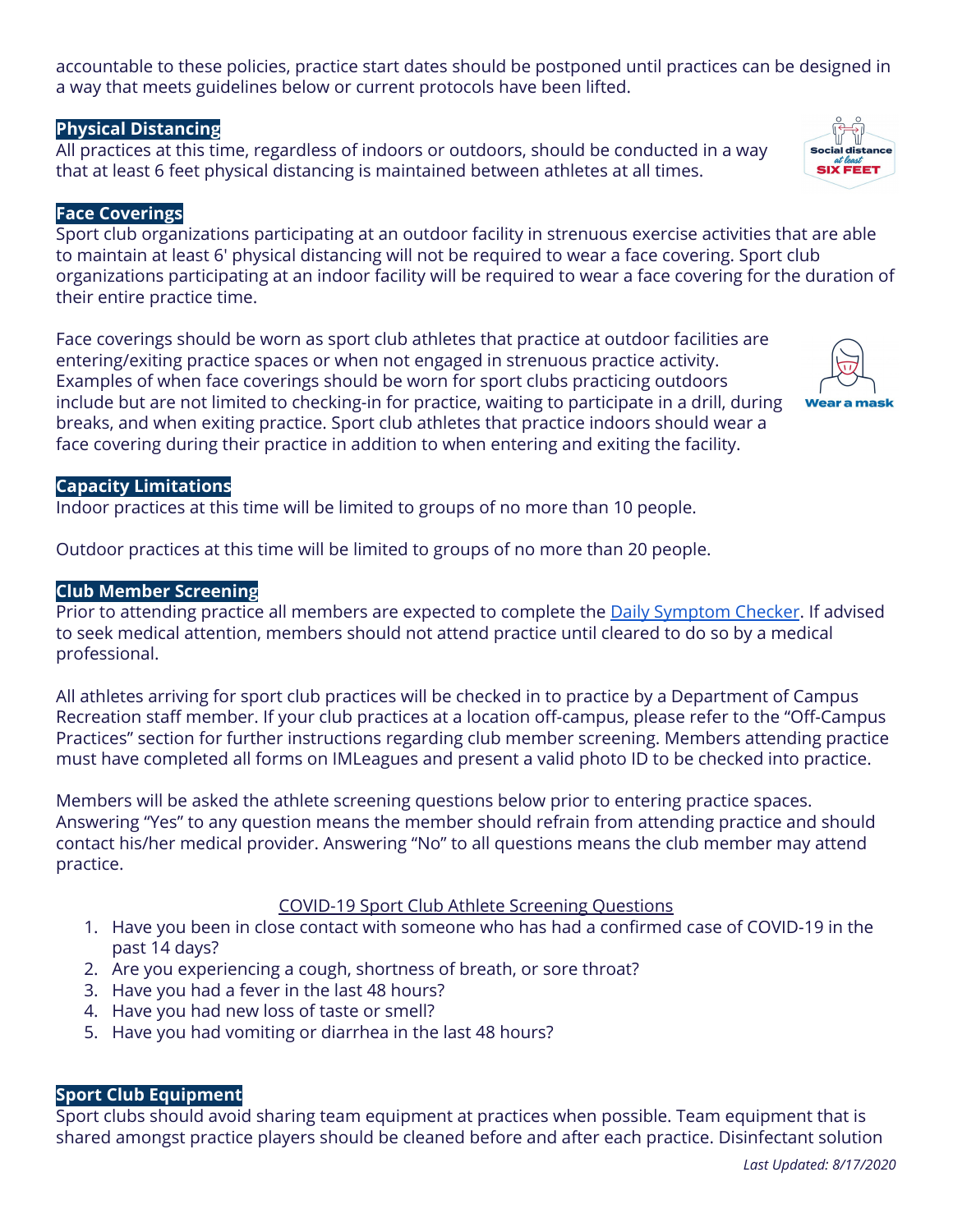will be available to clean items that are on University inventory and will be stored in Campus Recreation facilities. Clubs should invest in purchasing cleaning solution for other equipment.

In order to minimize the risk of spreading COVID-19, participants will not be permitted to share any jerseys/pinnies or other personal items. Examples of personal items that should not be shared between club members includes but is not limited to gloves, knee pads, eye protection, helmets, etc.

#### **Other Practice Procedures**

Players should bring their own water/beverages for hydration. Shared drink coolers and water fountains are prohibited. All players are expected to bring personal water bottles for proper hydration to practices.

Teams should not huddle together for instruction or participate in typical celebratory interactions between players. Examples of celebratory interactions that are prohibited include but are not limited to high-fives, hand shakes, etc.

Spectators will not be permitted to attend practices. Only active members on a Sport Club roster and registered coaches with the Department of Campus Recreation are permitted to be in the practice facility.

## **Off-Campus Practices**

Sport clubs that must practice off-campus due to University facility limitations, are listed below. All other sports clubs are discouraged from practicing off-campus.

Baseball Bass Fishing Equestrian Fly Fishing Ice Hockey Tennis Wakeboarding

The clubs listed above may still conduct practices within Lafayette County. If facility limitations exist that do not allow for club practices to be conducted within Lafayette County, a club has the opportunity to submit a waiver request to Leadership and Engagement through the ForUM. Approval of waivers will be considered on a case-by-case basis. Approval must come from the Department of Campus Recreation, the Associate Director of Leadership and Engagement, Dean of Students, and Vice Chancellor of Student Affairs.

Like all other clubs, sport clubs that must practice off-campus will still need to submit an individualized team action plan to Sport Club Administration and review with their club contact prior to practicing. The action plan should outline policies and procedures that the club will follow to adhere to the guidelines set forth by the Student Union, those listed above in this document, and by the facility at which the club plans to practice. Some operations may need to be amended to reflect the unique aspects and challenges of practicing at an off-site location.

Department of Campus Recreation staff will not travel to off-site locations for participant check-in and screening procedures. Each teams' Safety Officers are responsible for screening participants prior to any member participating in every practice. Additionally, Safety Officers will be responsible for submitting an electronic attendance sheet to their club contact within 24 hours after each practice.

Carpooling to and from practice with other members is discouraged, but if deemed necessary, members traveling together should wear masks while in the vehicle. It is recommended that vehicles not exceed 50% capacity.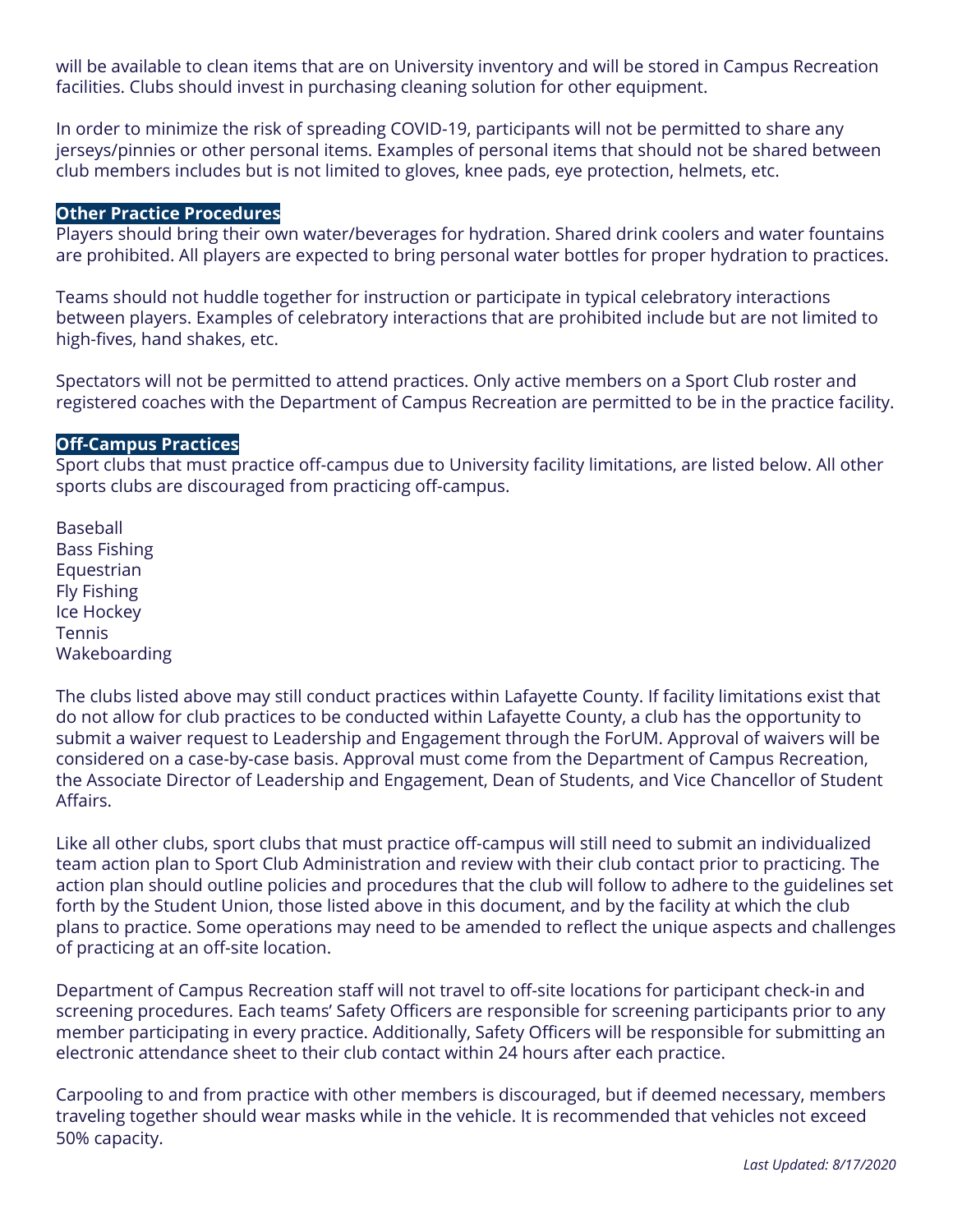#### **Sport Club Meetings**

All Sport Club meetings are expected to be hosted virtually. Each University employee/student can visit olemiss.zoom.us, click "Sign In", and log in with their own WebID and password; this will set up a licensed zoom account in the users name automatically.



# **Sport Club Funding**

Sport club allocations will not be made for the 2020-2021 academic year. Clubs will have the opportunity to request funds by submitting an Additional Funding Request. All requests will be reviewed by the Sport Club Council representatives and the Sport Club Staff. Submitting an Additional Funding Request does not guarantee that any funds will be awarded to a sport club.

Sport Clubs also have the opportunity to request funding from the Associated Student Body. More information on that funding process can be found [here](https://www.olemissasb.org/rso-funding).

## **What to do when a club member tests positive for COVID-19**

Any sport club athlete experiencing symptoms, or symptoms similar to COVID-19, should avoid practice and contact their medical health provider.

If a member of your sport club tests positive for COVID-19, they should not attend practice and should notify University Health Services as soon as possible. For Employee Health, call (662) 915-6550 and for Student Health, call (662) 915-7274.

University Health Services will determine next steps involving isolation and care at home. You will be asked to identify any persons in our university community with whom you have had contact with recently before the onset of symptoms and any areas of campus you visited during that time. Faculty and staff will need to contact their supervisor and students should inform their professors to allow for accommodations if necessary. University Health Services will collaborate with the Mississippi Department of Health for contact tracing.

## **Failure to Comply**

Sport Clubs are responsible for compliance with all national, state, local and University COVID policies and procedures. Organizations may be subject to disciplinary action through the [University's](https://elearning.olemiss.edu/wp-content/uploads/sites/3/2020/08/Accountability-Action-Response-Integrated-FINAL-v5.0-orig-from-COVID-CRSC-r0731201.pdf) [Accountability](https://elearning.olemiss.edu/wp-content/uploads/sites/3/2020/08/Accountability-Action-Response-Integrated-FINAL-v5.0-orig-from-COVID-CRSC-r0731201.pdf) Action Response plan. Additionally, sport club specific measures may be enforced affecting the following, including but not limited to:

1. Current and/or future practice privileges